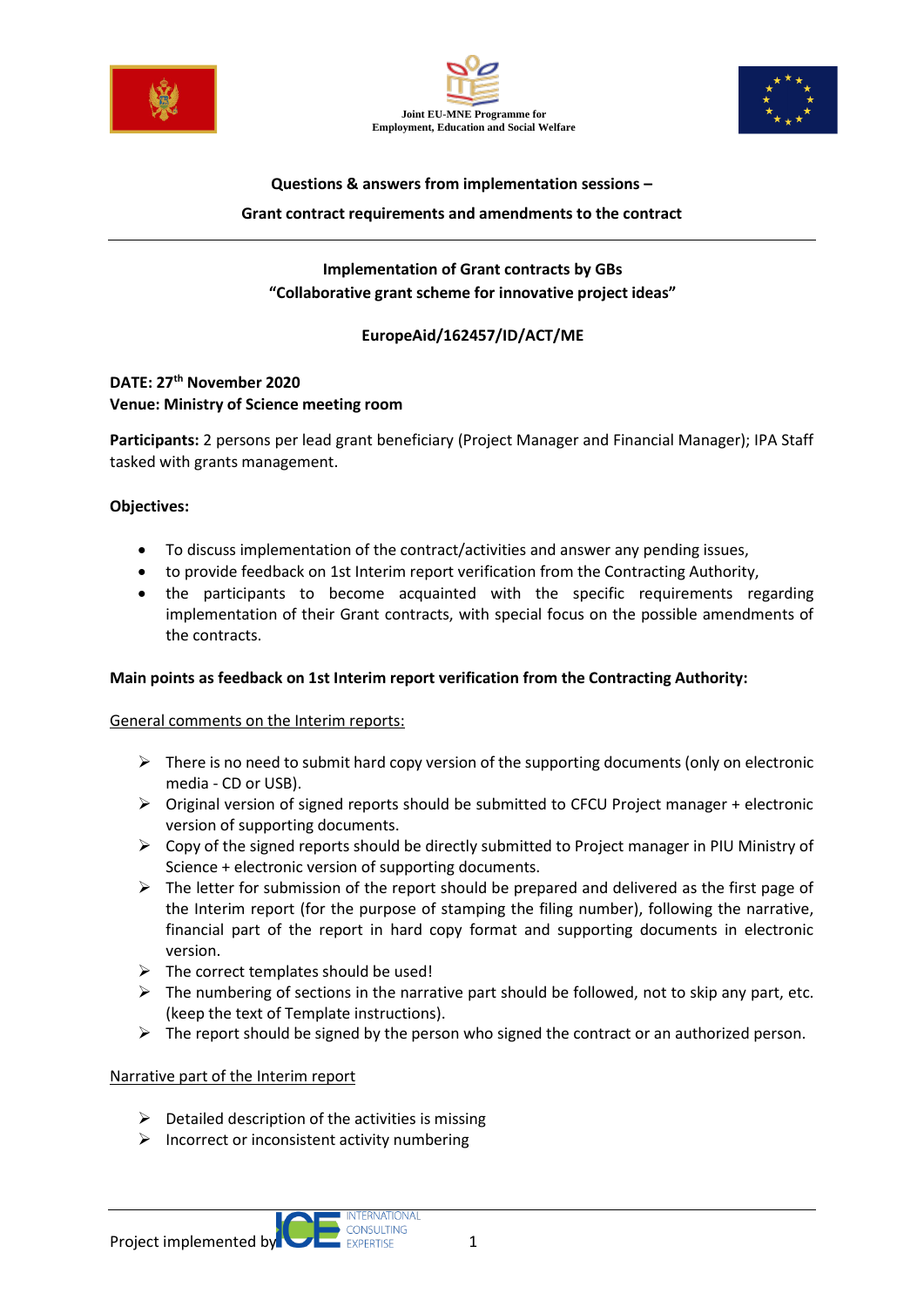





- $\triangleright$  Incorrect name of the activity (the name of the activity mentioned within the report should be the same as in the Grant Application Form)
- $\triangleright$  Mismatch with the planned activities, without proper justification
- $\triangleright$  Failure to highlight results and the level of completion of planned activities
- $\triangleright$  Non-compliance of activities with amounts in the budget or their mismatch
- $\triangleright$  Logical framework matrix is not updated at all or it is not updated in accordance with the values reached by the end of reporting period

#### Narrative part of the Interim report – **recommendations:**

- $\triangleright$  Describe in detail all the activities undertaken in the reporting period (with regard to the indicators).
- $\triangleright$  Explain any deviations from the activity / dynamics of carrying out the activities from the contract.
- ➢ Good organization of documentation serves for the purpose of report preparation. If the registers are arranged by dates in order, they enable entering the data into the report more easily.
- ➢ Follow the order of activities from the Grant application form/Annex I of Grant contract Description of the Action and enter each sub-activity that is related to the main one.
- ➢ List all meetings, tenders, visits, trainings, everything related to that activity be precise in quantifying.
- $\triangleright$  All the meetings, activities, etc., mentioned within the report should be supported by relevant documentation which will be used as a proof verifying the verity of the statement.

## Financial part of the Interim report

- ➢ Detailed list of expenditures table is not in line with the Financial part of the report or is missing;
- $\triangleright$  Salaries should not be calculated cumulatively for the whole reporting period, but properly calculated for each month of work and for each member of the project team;
- $\triangleright$  Pay attention to the reporting period cut-off date miscalculations are a usual mistake;
- ➢ **Recommendation:** to report the whole salary of the last reporting month in the next Interim report, since the cut-off date is during the month.

## Supporting documents – **recommendations:**

## **Timesheets**

- $\triangleright$  Lack of proper description of the activities (it is not enough only to state the number of activities from Description of the Action, but also the title of activity, and in particular the description of the work done under each activity reported in the TS);
- $\triangleright$  The timing/date of the activities that took place in accordance with other supporting documents (e.g. Travel order) is not in line with the timing/date of activities stated in the TS;
- ➢ Work on holidays and during weekend was reported in TS, without proper justification and prior approval;
- $\triangleright$  The wording "National holiday" or "Paid leave" etc. should be stated in the column for that particular date under the description of activities;
- $\triangleright$  Percentage of work in the TS was wrongly calculated;

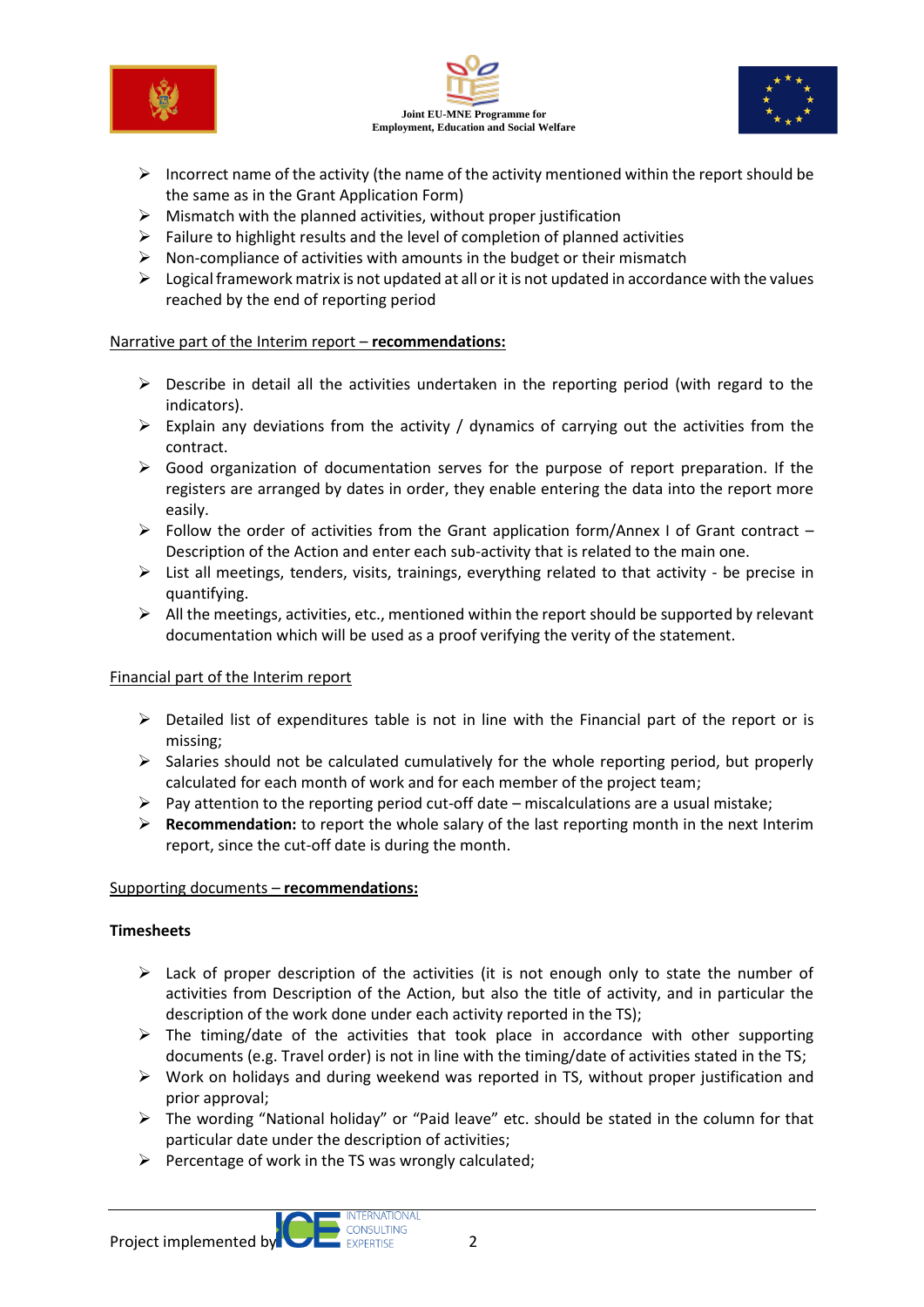





#### **General recommendations:**

- ➢ **Regularly consult the Implementation package** together with the respective Tools available on the SOPEES portal:
	- o <http://eesp.me/inovacije/>
- ➢ **Regularly consult the provisions of the Grant Contract**, especially the General Conditions.
- ➢ Use the possibility to consult the TA team through **Helpdesk**, or directly on the e-mails: [bne@ice-org.eu,](mailto:bne@ice-org.eu) [bojana.lakovic@ice-org.eu](mailto:bojana.lakovic@ice-org.eu) or [ivanastaljetovic@yahoo.com.](mailto:ivanastaljetovic@yahoo.com)

During implementation session, Grant Beneficiaries who participated were in the possibility to interact, ask questions and give comments. In order to share information with all GBs, the summary of Q&A is provided as follows.

• **Should we deliver the final hard copy version to CFCU and PIU after the approval of the Interim report?**

Only scanned signed original should be submitted to CFCU and PIU after the approval of the Interim report.

• **In line with the provision of Article 4 - Conflict of interest and code of conduct of General conditions: "The beneficiary shall refrain from making any public statements concerning the action or the services without prior approval of the Contracting Authority.", is it necessary to inform/seek for prior approval of the Contracting Authority for any possible public statement concerning the action, such as participation on radio program, TV program or newspapers interview? Which format should we use while asking for such approval and who should we contact, directly our dedicated project manager in the CFCU?**

Public statement should be sent to contract manager in charge of the contract for the approval. There is no template used for this purpose, so beneficiary can send the statement in Word document, with memorandum of the organization in free form.

➢ **In line with General conditions, Article 7 Ownership/use of results and assets, a detailed and clear explanation should be provided regarding the transfer of the equipment and supplies paid for by the budget for the action which should be transferred to the final beneficiaries of the action, unless otherwise clearly specified in the description of the action in Annex I, at the latest when submitting the final report.**

Please note that **written request for authorisation** should be submitted to the CA, if the assets are not transferred to the final beneficiaries (or other relevant actor described in Annex I). Please also bear in mind that, in accordance with the paragraph 6 under Article 7, copies of the proofs of transfer of any equipment and vehicles for which the purchase cost was **more than EUR 5000 per item**, shall be attached to the final report. Proofs of transfer of equipment and vehicles whose purchase cost was **less than EUR 5000 per item** shall be kept by the beneficiary(ies) for control purposes.

➢ **After the procurement of supplies/items, the procured goods must be kept as the property of the one who procured the goods, namely the beneficiary or partner. Should we inform the Contracting Authority on these issues with each Interim report (for example, by** 

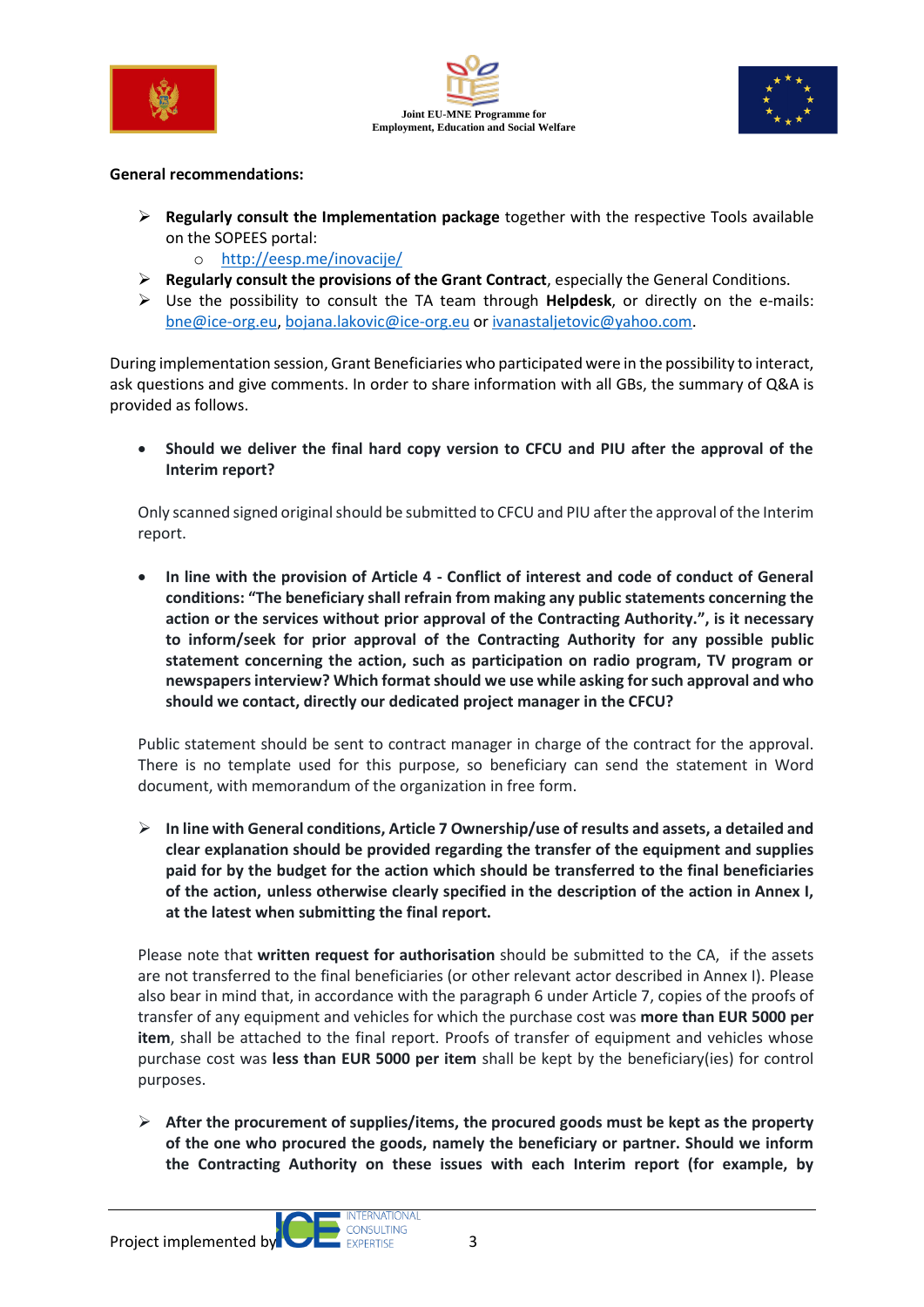





## **submitting fulfilled Annex IX of Grant contract)? In addition, if the GB is developing the prototype as part of the project activity, how the transfer of ownership of assets should be considered?**

Firstly, when it comes to the property (ownership) of the supplies/items procured under the project, in accordance with the article 7.5 of General condition all the equipment, vehicles and supplies paid for by the budget for the action shall be transferred to the **final beneficiaries** of the action unless otherwise clearly specified in the description of the action in Annex I.

If there are no final beneficiaries of the action to whom the equipment, vehicles and supplies can be transferred, the beneficiary(ies) may transfer these items to:

- local authorities
- local beneficiary(ies)
- local affiliated entiy(ies)
- another action funded by the European Union
- or, exceptionally, retain ownership of these items.

Furthermore, it is stated that in such cases the coordinator shall submit a justified written request for authorisation to the contracting authority, with an inventory listing the items concerned and a proposal concerning their use, in due time and at the latest with the submission of the final report.

With regard to the second question, please refer to the article 7.1 of General Conditions where it is stated that unless otherwise stipulated in the special conditions, ownership of, and title and intellectual and industrial property rights to, the action's results, reports and other documents relating to it will be vested in the beneficiary(ies). **Given that it is not clear from the question to which concrete result are you referring to, please send an e-mail with the question and all the details to the contract manager in charge, so that a more detailed answer could be provided.**

## **ADDITIONAL INFORMATION PROVIDED DURING THE TRAINING SESSIONS:**

• **In case of suspension** the implementation period of the action shall be extended by a period equivalent to the length of suspension, without prejudice to any amendment to the contract that may be necessary to adapt the action to the new implementing conditions.

**NOTE:** The Grant Beneficiary should timely deliver the Request for extension of the implementation (at least 30 days in advance) – cannot be done automatically without signature of the Addendum.

- The deadline for notification of minor changes in the implementation should be respected (concerning the reporting period): **immediately, but no later than the submission of the report** (separately in the form for Notification letter), because the reallocations and other changes on which the CFCU was not timely informed will not be acceptable!
- In accordance with Article  $9.4 GC$  Changes in Description of the Action and the Logical Framework that do not impact the basic purpose of the Action (i.e. outputs, all indicators at output, outcome and impact level and the related targets, baselines and sources of